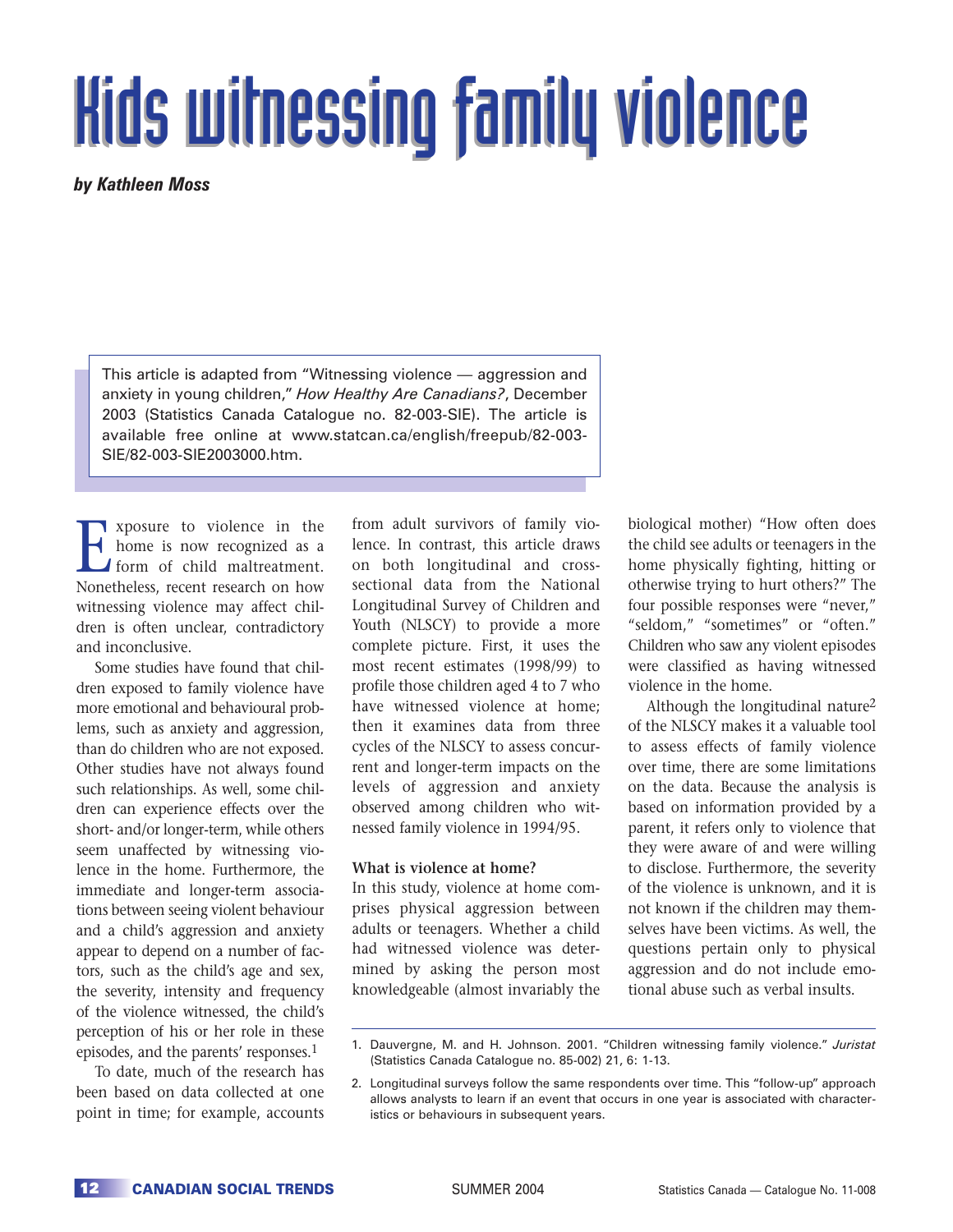## What you should know about this study

The National Longitudinal Survey of Children and Youth (NLSCY) has been conducted by Statistics Canada and Human Resources Development Canada every two years since 1994/95. It has both longitudinal and cross-sectional components. It follows a representative sample of Canadian children aged newborn to 11 in all provinces and territories into adulthood.

In each household, the person considered most knowledgeable about the child answers a set of questions designed to provide socio-economic and general health information about himself or herself, his or her spouse or partner, and about the child, including the child's health and social environment.

#### **Three time-frames of the study**

The principal goal of this study is to learn whether or not exposure to family violence has concurrent or longer-term associations with children's behaviour; specifically, whether these children exhibit higher rates of overt aggression, indirect aggression and anxiety.1 To address this question, children who witnessed violence in 1994/95 were followed over the next two cycles of the NLSCY, and their behaviours were compared with that of children living in nonviolent homes.

First, this study used the cross-sectional component of the 1998/99 NLSCY to determine the prevalence of witnessing violence, in relation to selected characteristics of the child, parent and family. These data provide the most up-to-date profile (at time of writing) of children at risk of living in these types of situations.

Second, the study used the 1994/95 cross-sectional component to examine associations between witnessing violence at home and three possible outcomes indicating overt aggression, indirect aggression and anxiety. The strength of relationships

between violence at home and these behaviours were tested in a series of multivariate analytical models that controlled for demographic, socioeconomic, family and parenting characteristics believed to play a role in the relationship.

Third, the longitudinal file was used to measure the association between witnessing violence at home in 1994/95 and high levels of overt aggression, indirect aggression and anxiety two years later (1996/97) and four years later (1998/99). Again, the associations were examined in multivariate models. The behaviour of children who had witnessed violence was compared with that of children who did not have the experience.

#### **Limitations of the data and the results**

The NLSCY is a general survey designed to monitor child development; therefore, questions about physical violence in the home are limited. It asks only about violence that children see; no information is provided about the more covert ways in which children may be exposed to violence (heard a confrontation or experienced the aftermath). As well, the questions pertain only to physical violence and do not include emotional abuse such as verbal insults. Nor was it possible to determine who was involved in the violence, although this might influence the relationship between witnessing violence and the outcomes. In addition, parents may falsely assume that their children are not aware of the violence. Furthermore, a parent's wish to provide socially desirable answers may influence descriptions of parenting style and of the child's behaviour.

1. For a full definition of these behaviours, and the method used to determine if a child exhibited them, see the original article at www.statcan.ca/english/freepub/82-003-SIE/82-003-SIE200 3000.htm.

#### **One in 12 young children saw violence at home**

According to the 1998/99 NLSCY, one in 12 children aged 4 to 7 years old — 8%, or about 120,000 — had witnessed violence at home. More than one-third of these children (35%) had "sometimes" or "often" seen such behaviour. Boys and girls were equally likely to have been witnesses.

Children with a parent aged 35 or older, as well as those with siblings in the household, were more likely to have witnessed violence than those whose parents were younger or had no siblings. Four- to 7-year-olds from families with lower socio-economic status — a parent with less than high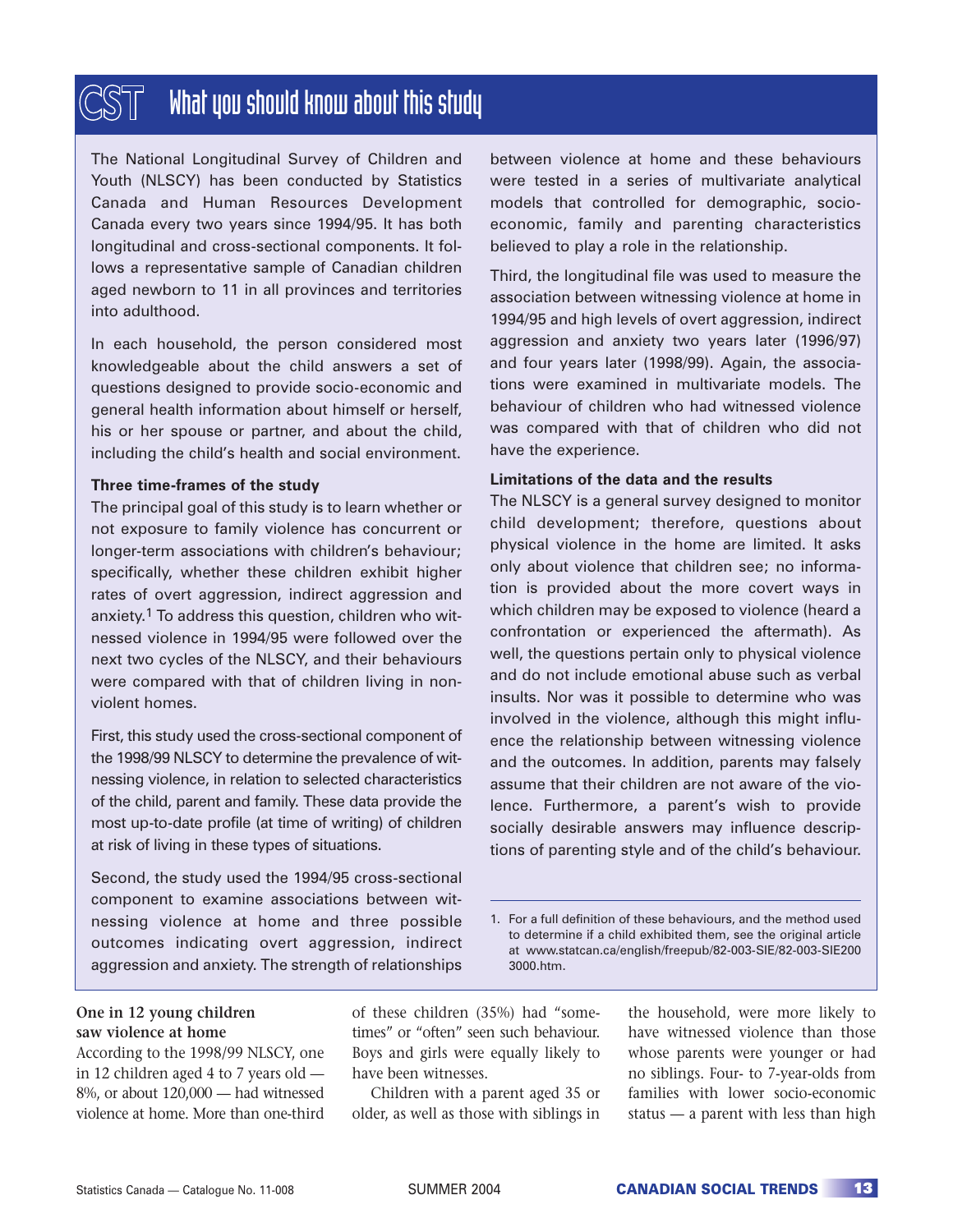

**Children who witnessed violence at home in 1998/99 were more likely to live in families with lower socio-economic status**

|                                       | % of children aged 4 to 7 who<br>witnessed violence in the home |
|---------------------------------------|-----------------------------------------------------------------|
| <b>Both sexes</b>                     | 8.1                                                             |
| Boy                                   | 8.2                                                             |
| Girl                                  | 8.0                                                             |
| Child's age                           |                                                                 |
| 4 or 5                                | 8.3                                                             |
| 6 or 7                                | 7.9                                                             |
| Parent's age                          |                                                                 |
| Under 35                              | 6.8                                                             |
| 35 or older                           | 9.3                                                             |
| <b>Family type</b>                    |                                                                 |
| Two biological/adoptive parents       | 7.5                                                             |
| Two parents (at least one stepparent) | 6.9 <sup>E</sup>                                                |
| Lone parent                           | 11.4                                                            |
| Siblings in household                 |                                                                 |
| <b>None</b>                           | 4.7 <sup>E</sup>                                                |
| One or more                           | 8.7                                                             |
| <b>Parent's education</b>             |                                                                 |
| Less than secondary                   | 11.9                                                            |
| Secondary                             | 8.2                                                             |
| At least some postsecondary           | 7.4                                                             |
| <b>Parent employed</b>                |                                                                 |
| Yes                                   | 8.1                                                             |
| <b>No</b>                             | 8.4 <sup>E</sup>                                                |
| <b>Household income*</b>              |                                                                 |
| Lowest/lower-middle                   | 13.1                                                            |
| Middle/upper-middle/high              | 7.3                                                             |
| Parent has low emotional support      |                                                                 |
| Yes                                   | 9.1                                                             |
| <b>No</b>                             | 8.0                                                             |
| <b>Parenting style</b>                |                                                                 |
| Low positive interaction              |                                                                 |
| Yes                                   | 10.8                                                            |
| <b>No</b>                             | 7.3                                                             |
| Low consistency                       |                                                                 |
| Yes                                   | 11.8                                                            |
| $\operatorname{\mathsf{No}}$          | 7.1                                                             |
| Hostile                               |                                                                 |
| Yes                                   | 12.1                                                            |
| No                                    | 7.0                                                             |
| Punitive                              |                                                                 |
| Yes                                   | 12.3                                                            |
| $\mathsf{No}$                         | 7.3                                                             |

E Use with caution.

\* "Lowest/lower-middle" households report total income under \$20,000 per year if the household numbers 1 to 4 person(s), and under \$30,000 per year if it numbers 5 or more. All other households are classified as "middle/upper-middle/high income."

Source: Statistics Canada and Human Resources Development Canada, National Longitudinal Survey of Children and Youth, 1998/99.

school graduation and a lower or lower-middle family income — were also more likely to witness violence in the home. A high proportion (11%) of children in lone-parent families had been witnesses to family violence, compared with about 7% of children in two-parent families.

Parenting style was also a factor associated with witnessing violence at home. Higher rates of witnessing violence were reported for children whose parents gave little positive feedback, or were quite hostile or punitive in their interactions with the child.<sup>3</sup>

For the majority of children who saw violence in their home, these outbursts were not a recurring event. Close to 60% of those reported to have witnessed violence in 1994/95 did not do so two or four years later. Nevertheless, having witnessed violence had both an immediate and a longer-term association with children's aggression and anxiety.

#### **Children witnessing violence show concurrent effects**

Fighting, making threats, getting angry and bullying are all signs of overt aggression. For both boys and girls in 1994/95, witnessing violence at home was associated with aggressive behaviour: 43% of boys and 27% of girls who had witnessed family violence, compared with 25% and 17%, respectively, of those who had not.

Of course, factors other than witnessing physical aggression between adults and teenagers in the family may contribute to a child's behaviour problems. A multivariate statistical analysis was used to control for a number of socio-economic influences,

<sup>3.</sup> Four parenting styles were selected for this study: positive interaction, consistent, hostile/ineffective, and punitive. For a description of the methods used to determine each style, refer to the original article.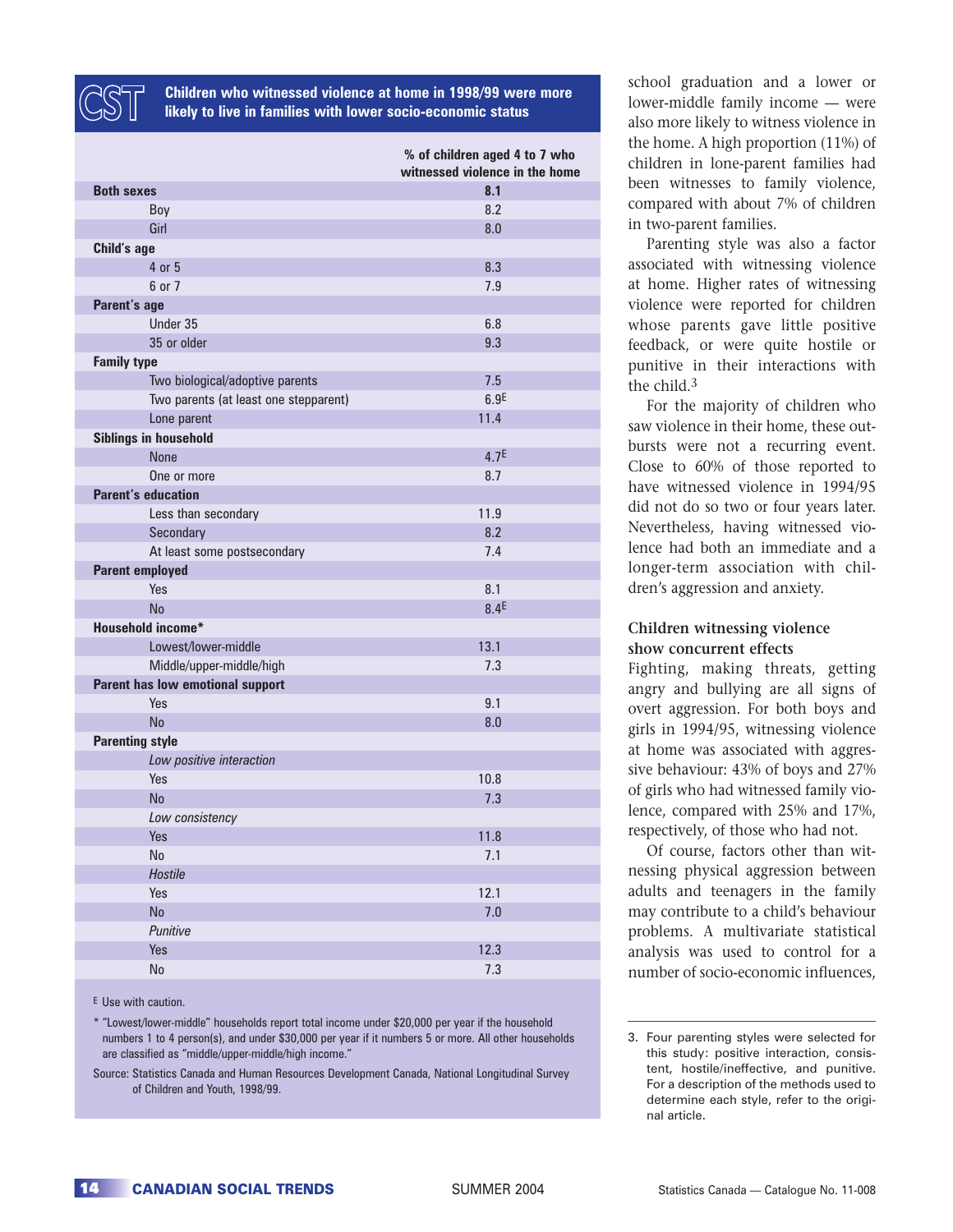

**Children who witnessed household violence in 1994/95 exhibited significantly higher odds of exhibiting overt aggression concurrently and and over time**

|                     | <b>Adjusted odds ratio</b>             |                                |                          |                                        |                                |                          |  |
|---------------------|----------------------------------------|--------------------------------|--------------------------|----------------------------------------|--------------------------------|--------------------------|--|
|                     | <b>Boys</b>                            |                                |                          | Girls                                  |                                |                          |  |
|                     | <b>Concurrent</b><br>year<br>(1994/95) | <b>Short-term</b><br>(1996/97) | Longer-term<br>(1998/99) | <b>Concurrent</b><br>year<br>(1994/95) | <b>Short-term</b><br>(1996/97) | Longer-term<br>(1998/99) |  |
| Overt aggression    | $1.9*$                                 | $1.7*$                         | $2.1*$                   | $1.8*$                                 | $2.3*$                         | $2.1*$                   |  |
| Indirect aggression | $1.6*$                                 | 1.1                            | 1.5                      | 1.4                                    | $2.0*$                         | 1.5                      |  |
| Anxiety             | 1.4                                    | $1.9*$                         | 1.0                      | $2.6*$                                 | 1.4                            | $2.2*$                   |  |

\* Indicates statistically significant difference from the reference group.

Note: Adjusted odds ratio for those children aged 4 to 7 who witnessed violence in the home in 1994/95, compared with those who did not witness violence. Those who did not witness violence at home are the reference group and have an adjusted odds ratio of 1.0.

Source: Statistics Canada and Human Resources Development Canada, National Longitudinal Survey of Children and Youth.

thereby isolating the effect of a child's exposure to violence.<sup>4</sup> The magnitude of the association is expressed in terms of an odds ratio; that is, the estimated likelihood that children witnessing violence at home will exhibit emotional or behavioural problems compared to the likelihood for the reference group, which in this study is the children who did not witness violence. By definition, the odds for the reference group is 1.0, so a ratio over 1.0 for children who witnessed violence indicates a greater likelihood that their behaviour is associated with their experience in the home.

Even when other confounding factors were taken into account, the results of the statistical model show that witnessing violence continued to be associated with certain behaviours in the short-term. For both boys and girls, levels of overt aggression were significantly elevated in 1994/95. Girls who had witnessed violence recorded more than twice the odds of aggression compared to girls who had not.

Aggression is not necessarily physical or overt. It may involve more subtle behaviour, such as trying to get others to dislike or exclude a particular person, gossiping, and disclosing someone's secrets; in other words,

indirect aggression. In 1994/95, about one quarter of boys and girls who were reported to have witnessed violence at home displayed indirect aggression, compared with 13% of boys and 17% of girls who had not.

When other factors in the model were taken into consideration, the concurrent relationship between witnessing violence and indirect aggression differed between the sexes. Boys who witnessed violence at home in 1994/95 had higher odds of exhibiting indirectly aggressive behaviour that same year than boys who were not witnesses; meanwhile, for girls, it was not significantly associated with the likelihood that she would engage in such behaviour.

A child classified as having high anxiety was, in the parent's opinion, unhappy, fearful and tense. Such characteristics were relatively common among children who had witnessed violence in the home, compared with their contemporaries who

had not. In 1994/95, 12% of boys who had witnessed violence had a high level of anxiety, but only 6% of those who had not; the corresponding percentages for girls were 14% and 5%.

However, for boys, the relationship between anxiety and witnessing family violence did not persist when factors such as family type and parenting style were taken into account. By contrast, the odds of high anxiety in 1994/95 were over two times greater for girls who had witnessed violence, compared with those who had not, even allowing for the effects of other variables.

#### **Seeing violence linked to longer-term behaviour problems**

Previous research has found that although children's reactions may be more pronounced immediately after they have been exposed to violence, they can also display longer-term developmental or psychological problems, or both, such as conduct disorder and antisocial or self-injurious behaviour.<sup>5</sup>

<sup>4.</sup> The variables in the model were: the child's age; reporting parent's age; presence of siblings in the household; family type (lone-parent, two-parent with at least one stepparent, two biological/adoptive parents); reporting parent's education; reporting parent's employment status; household income; reporting parent's level of emotional support; and parenting style.

<sup>5.</sup> Conduct disorders such as aggression in childhood may be the single best predictor of future conduct disorders. Bennett, K. 2001. "Screening for conduct problems: does the predictive accuracy of conduct disorder symptoms improve with age?" *Journal of the American Academy of Child and Adolescent Psychiatry* 40, 12: 1418-1425.